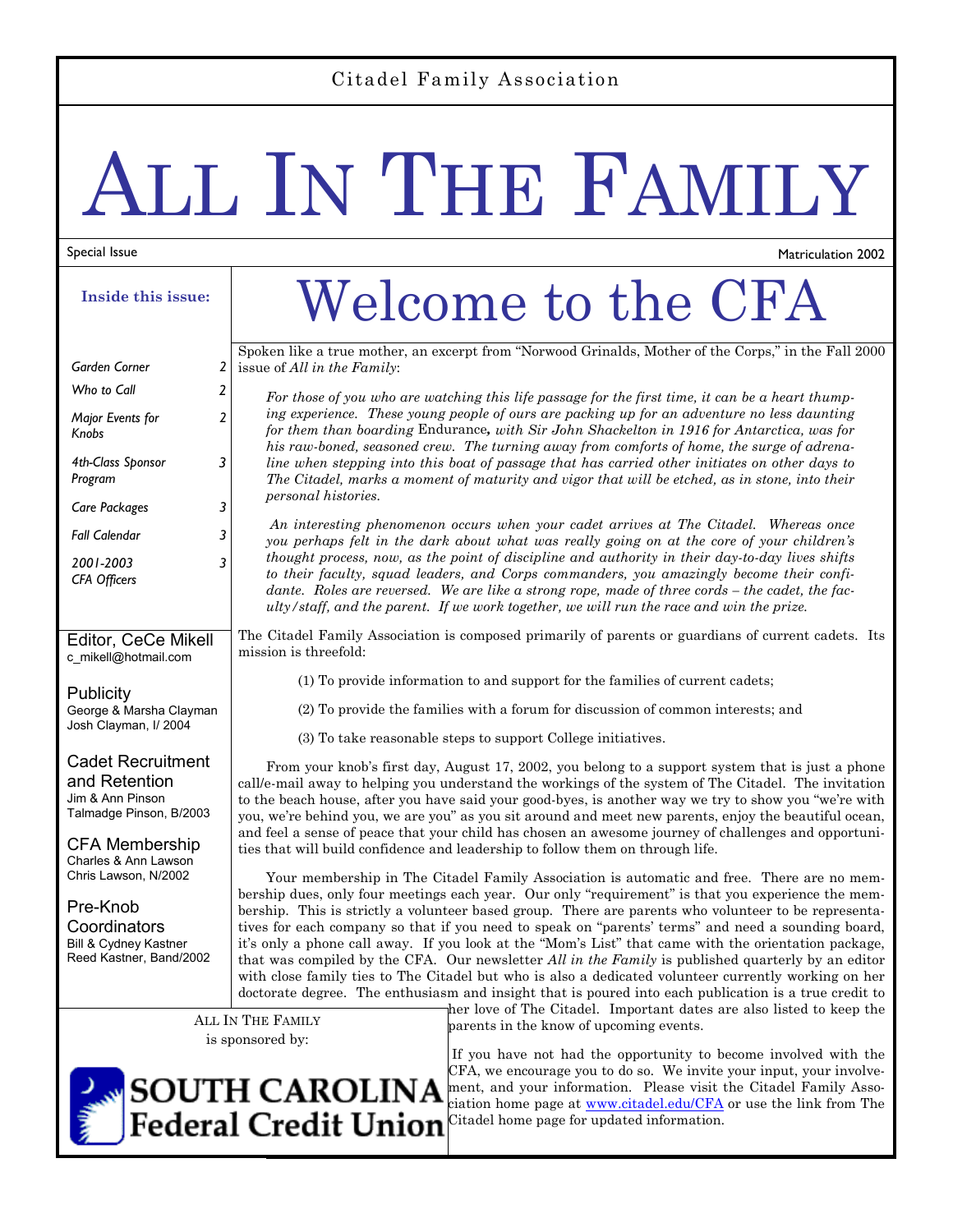## **Who to Call**

My hands were sweaty, my heart beat Golf Jim & Lynda Dunn fast, my stomach was in knots, and I was terrified I would burst into tears at any Hotel moment. Well, that was Matriculation 2003 / 904-292-0656 Day and the following week (Hell Week). India Ben & Carol Salvatini How nice it would have been to have a parent in my child's company whom I could talk to and from whom I could get answers to my many "new" questions. — Lynda Dunn, Tango 2003

Alpha Brian & Dianne Cahill 2004 / 803-865-2395 Bravo Mike & Linda Shute 2004 / 856-935-9127 Charlie Frankie & Shirley 2003 / 803-791-1860 Delta Stan & Dianne Townsend 2003 / 843-881-6590 Echo Gene & Leslie Skibitsky 2003 / 207-562-7095 F-Troop Ed & Cindy Piper 2004 / 910-455-6942

 2003 / 843-795-8889 Richard & Brenda Conwill 2004 / 843-875-3709 Kilo Jack & Dorothy Skipper 2003 / 803-366-0665 Lima Bob & Clare Jones 2005 / 864-288-9405 Mike Dan & Paula Cannon 2003 / 352-694-5449 Nov. Charles & Ann Lawson 2003 / 864-226-1566 Oscar John & Mary Braeunig Cook 2004 / 864-250-9032 Romeo Randy & Elaine Cuthbertson 2005 / 843-59-0415 Tango Teresa & Finbar O'Reilly 843-762-3685 PB Chris Lynn 2004 / 864-573-8900 Band Bill & Cydney Kastner 2006 / 843-766-3526

### **Important Weekends in Knob Life**

NOTE—It is as important for parents to know and follow the schedule of the day as it is for your knobs to keep to their class, duty, and parade schedules.

**Matriculation Day—**is the day you sponsor family to do something speand your cadet will "report" for duty at the side or rear sallyport (or door) of an assigned barracks. After reporting to a battalion TAC and being measured for and changing into uniform, you can help him/her move into the room. Following this initial phase of the day, you are invited to meet with religious officers and leaders, to lunch in the mess hall, to the President's address and information fair, and to the CFA Picnic at The Citadel Beach House. NOTE: Avoid displays of emotion *in front of company officers*, even hugging.

**Parents' Weekend—**marks your cadet's official entrance into the Corps of Cadets in a parade ceremony. He/she will need "normal" family contact, so please make a special effort to be with your knob on Parents' Weekend, or arrange for a cial with and for your knob.

**Holiday Furlough—**reunites knobs with families and friends and may foster doubts like "why did I chose The Citadel" and "why should I go back" after remembering "the real world." Please don't hesitate to call upon school officials or the CFA during these times.

**Recognition Day—**is an amazing day in the life of every knob. Upperclass cadets call knobs by their first names and will offer the same privilege to knobs. This day will remain important to your cadet as this will be the last privilege he/she will confer upon the knobs of the Class of 2009, perpetuating the legacy of earning respect. *This particular event is not open to the public or parents.*

#### GARDEN SPOT

*By Norwood Grinalds* 

If I could share one part of my life here at The Citadel with you, it would be the joy of my contact with the cadets. Nothing pleases me more than having a visit from one of them. Occasionally, the doorbell will ring and a cadet, standing erect, will ask, "Ma'am, did you really mean it when you said we could come over for a soda and a game of Chinese Checkers?" "Absolutely! Come right in." What joy!

By the middle of September all knobs, by companies, will have been to the President's house for dessert. No officers—not even General Grinalds—or upperclass cadets are allowed to be at the quarters, and the knobs get their first opportunity since arriving at The Citadel to relax and talk at will. I invite several of the staff wives to serve as hostesses, and we set up ice cream sundae bars and 10,000 cookies. The cadets eat and talk and laugh for an hour and a half until their company officers arrive at the front of the quarters to march them back to the barracks.



Every day I make a large, heart-shaped chocolate chip cooke equivalent to five dozen cookies. All cadets are special, but I find one who needs a boost, perhaps has a health problem, a disappointment, or bad news from home. If I don't find that cadet on a given day, I give it to a cadet who has made a contribution to the chapel program, been cited for a remarkable deed, or has smiled at me.

I love these cadets, and I love living here at The Citadel with them.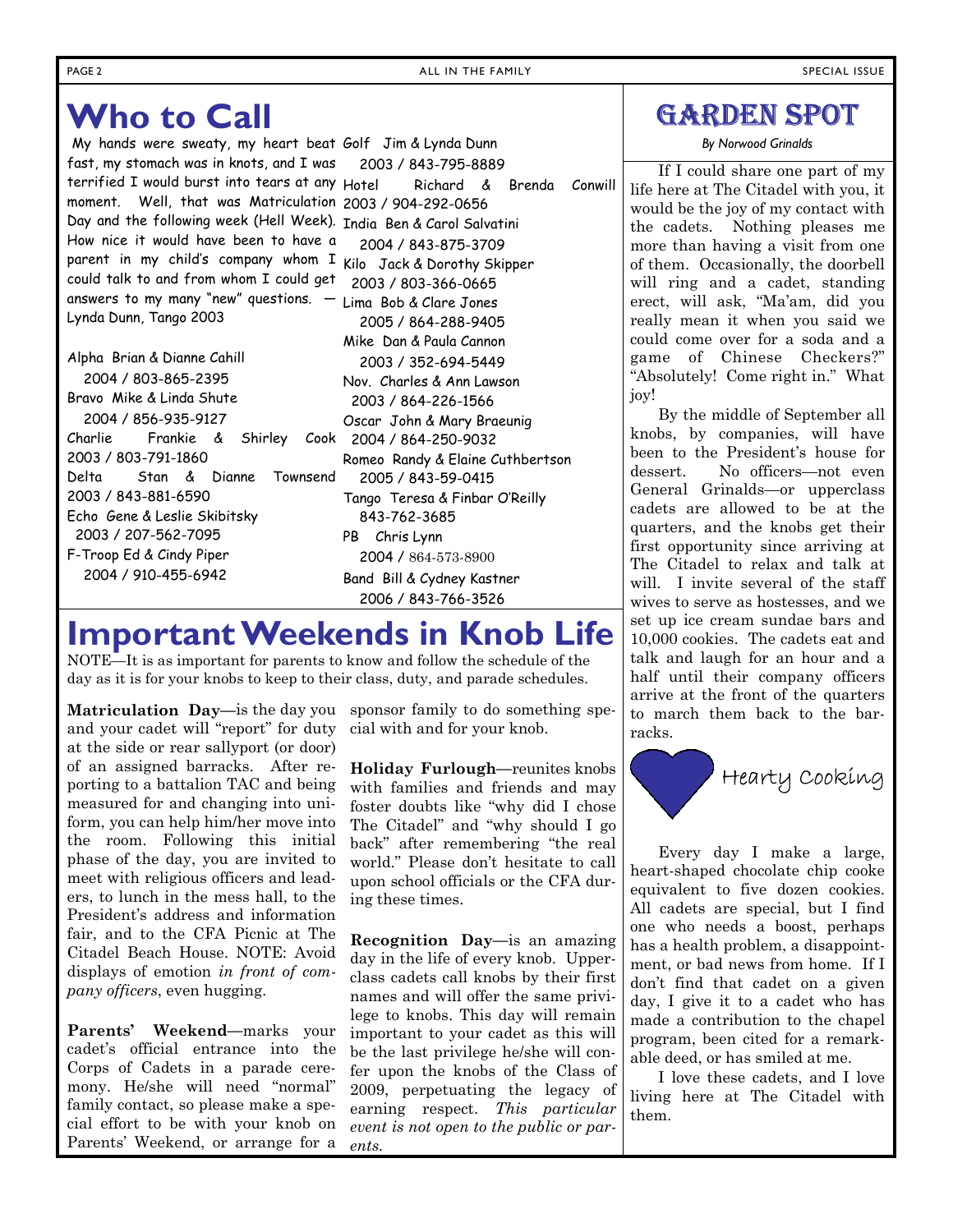Call Cadet Activities 843-953-5111. Many knobs who live far from Charleston find that they miss the comforts of home and feel like they don't have any way to feel "at home." Well, you'll be delighted to know that many Charleston families offer their homes, shoulders, showers, beds, and cooking services to Citadel knobs.

 Many of you parents and families of knobs who do live here in Charleston will find that you become default sponsor families for your cadet's roommate or even a few others.

# **ATTENTION—**

#### **Parents Of Athletes Reporting Early**

The CFA extends a special invitation to you to attend the Matriculation Day CFA Picnic at The Citadel Beach House.

 Since you all report with your knobs several weeks before Matriculation Day and the majority of the knob class, we want you to feel welcome at all of our activities.

 When you bring your knobs to campus in early August, to report for school and for training, we will be there as part of Orientation. We will be there afterwards for your questions. And we are always here for you as members of The Citadel Family Association.

#### **Family Association Prayer Chain**

 New in 2000 and open to parents of all faiths, the Citadel Family Association Parents' Prayer Chain is a won-

derful way for parents to come together, share

their faith, and provide or ask for spiritual guidance for their cadets. To join the list, go to

http://www.citadelprayerchain.org and submit your email address to join the list. To submit a prayer request, email Dorothy Skipper at skipfam@aol.com.

# **Care Packages**

NOTE—Knobs don't get to come home for the weekend!!!



When your cadet is a knob, the US Postal Service can be your best friend. After email, snail-

mail may be the only way you can communicate with your cadet until second semester when knobs usually earn the privilege of keeping a phone in their rooms.

 Snail-mail is also a great way to send your cadet some of the comforts of home—care packages. The number 1 tip from parents is to use the Number 1 box from the post office; it will fit in the knobbie bag and is less likely to be "shared" with upperclass cadets. You may want to pick some up from the campus post office for free.

#### **Dear Soon-to-Be Citadel Parents,**

 Welcome to The Citadel!! There are a couple of things I hope you will keep in mind as your cadet's knob year approaches and progresses: For example, if you have a household dominated by women, make a special trip for male deodorant when you go buy supplies (thanks mom!). Also, when you come to visit and all your knob wants to do is eat and sleep, be understanding.

 Seriously, be supportive of your cadet, and try to appreciate the culture shock they are experiencing; this will prove to be a gratifying year for everyone in the family. Get to know the other parents in your cadet's company. The extended Citadel family is comprised of the best people, and your cadet will appreciate the effort.

 When you receive a frantic phone call from your knob, be supportive, but let the system work for you, though the results will be hard to recognize. When all your cadet wants to talk is military, ask about his or her grades. Remind them how important their grades are, and encourage them to seek help; there are countless programs and support groups geared for freshman alone. If you have a question, the best person to call is the company commander; it's his or her job to care, and he or she does.

 This will be a year of learning and selfdiscovery; with the right guidance and support, anyone can thrive. The entire Citadel institution is focused on the freshman year. There is an unbelievable amount support and help available: tell them to use it! My fondest memories and highest academic achievements remain those from freshman year. I only have my parents and my math tutor to thank! Be supportive and relish the results!

With Great Anticipation,

Cadet Brett S. Berry, '02 President, The Citadel Class of 2002

### **The 2001-2003 Citadel Family Association Officers**

#### **Chairperson**

Daniel and Kathy Pascazio 202 Sheffield Lane Summerville, SC 29485 843-873-8965 (H) danielvpascazio@aol.com Cadet: Nick Pascazio Alpha 2002



#### **Vice Chairperson**

Jerry and Cindy Wiley 710 West Nuzum Street Fruitland, FL 34731-2054 352-787-8814 (H) jwiley1234@earthlink.net Cadet: Robert Wiley F-Troop 2002



#### **Secretary**

Charles and Sherry Shults 111 Natalia Lane Lexington, SC 29072 803-957-6162 (H) CSshults@msn.com Cadet: Dallas Shults November 2003